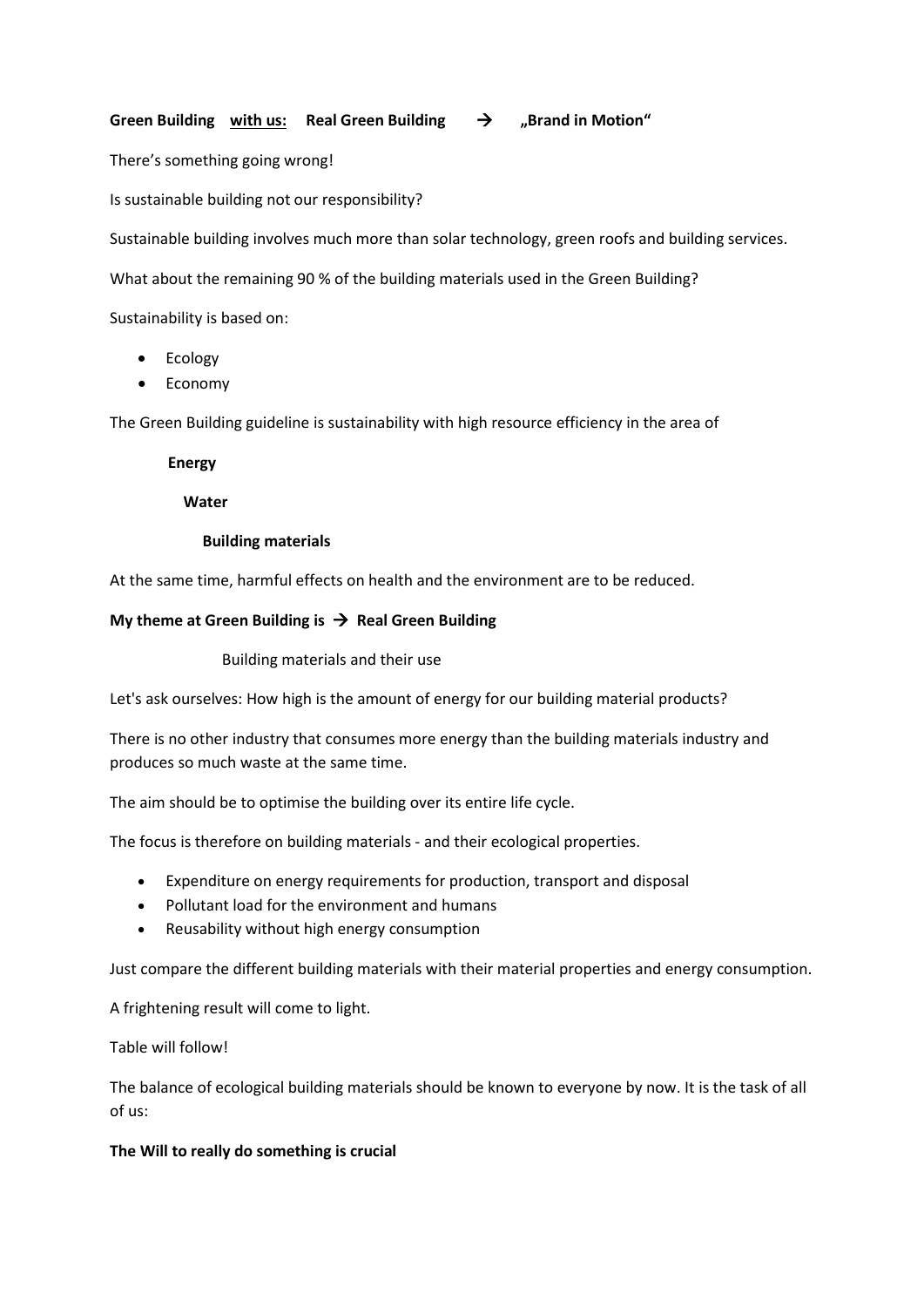The building materials for a green building, whether multi-storey or single-family house, include renewable raw materials and reusable building materials that can be reused without great energy expenditure.

These building materials include:

- **Hemp - Clay building materials**
- **Flex Silicate Mineral**
- **Straw - Oils**
	-
	- **Reed - Lacques**
- **Wood**

The materials presented in advance have proven themselves over the last 35 years and are state of the art.

The house builder often uses these building materials for healthy building and living. What is still missing are the municipalities and housing associations. In this area, building materials are still used which, from production to disposal, have a very high energy consumption and therefore cause large to very large CO2 emissions. And as always there are the pseudo building materials which are used in this area.

More seeming than being.

Not to speak of the health endangerment of humans.

## **"In a newly built house, the environmental impact is greater inside than outside the building."**

The term "low in harmful substances" has long been a common term - but that means that there are harmful substances in our products - only in the permitted quantity.

This can't be happening: "**Poison is poisonous"** no matter what the quantity.

It is a challenge for the growing global consumption of natural resources. In view of climate change and pollution, politicians and economic institutions should take up this challenge.

This also includes multi-storey buildings with steel structures for statics and earthquake safety. However, the other building materials used for the building shells and the interior fittings should be made of building materials that are in perfect biological condition.

With this construction method we have far better balances of the ecorating system than anything else on the market.

You don't have to gloss over anything.

### **That's why my message is:**

### **Real Green Building → Brand on the move**

With our decades of experience in the field of sustainable construction, whether refurbishment of existing buildings or new construction, we support you with ideas and concepts, from the optimization of existing projects or the new construction of single-family homes to high-rise buildings. The certification for efficiency optimisation is already given by the fact that we use building materials which have a much better CO2 balance than the standard building materials - there is another way!